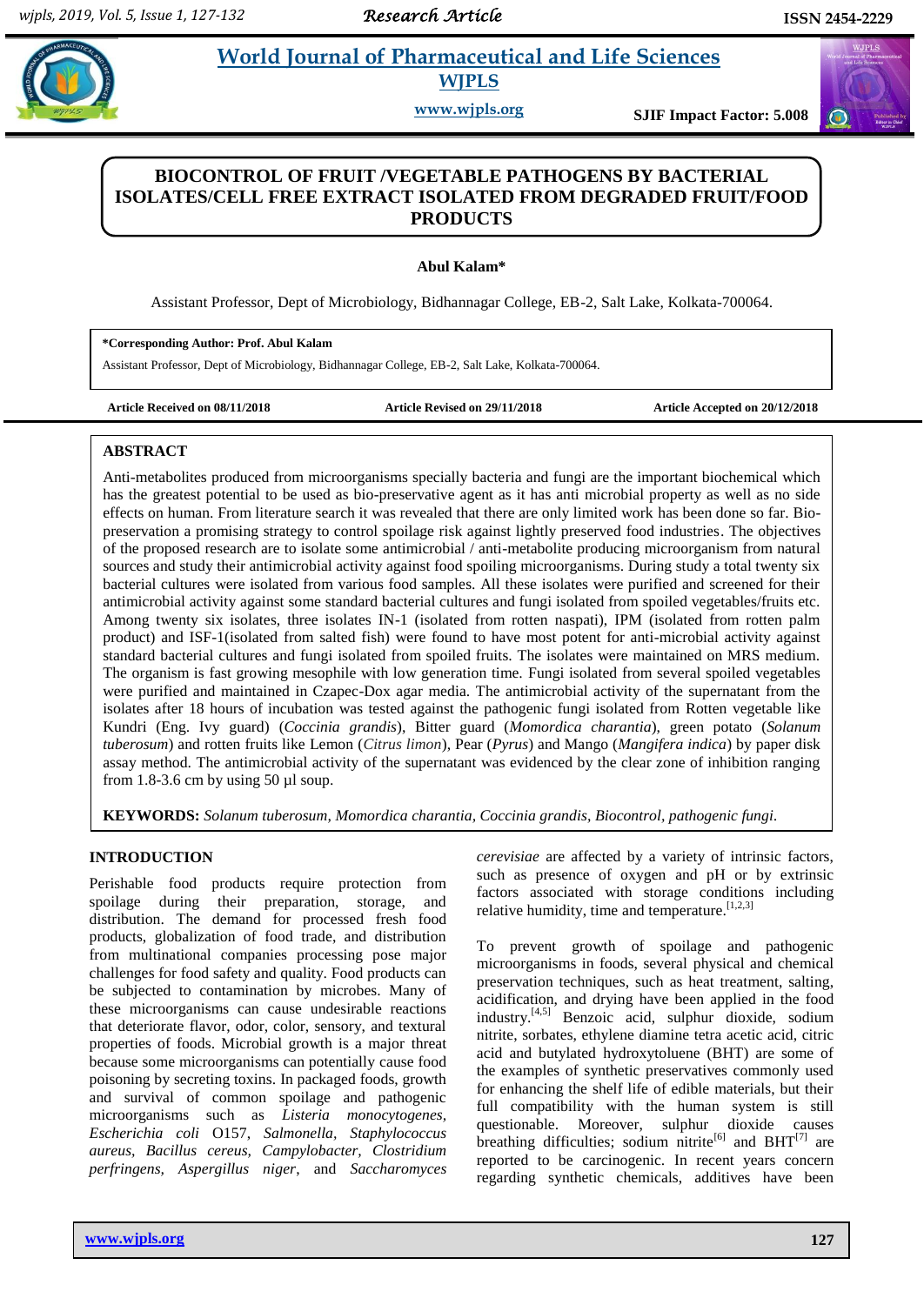increased because of the great consumer awareness and foods preserved with natural additives have become very popular. Natural preservatives are thought to be better alternatives. Traditionally, herbal drugs were utilized in the form of mixture of different plants. Plant-based preservatives are biodegradable, renewable, and safe for non-target organisms and have diverse biological effects. They provide less chance of resistance development to microbes. To control undesirable microorganisms in food, the antimicrobials can be directly added into the product formulation, coated on its surface or incorporated into the packaging material. Direct incorporations of active agents into food result in an immediate but short-term reduction of bacterial populations, while the antimicrobial films can maintain their activity for a long period of time.  $[8,9]$ 

Main natural compounds screened for food preservations are essential oils derived from plants (e.g., basil, thyme, oregano, cinnamon, clove, and rosemary), enzymes obtained from animal sources (e.g., lysozyme, lactoferrin), bacteriocins from microbial sources (nisin, natamycin), organic acids (e.g., sorbic, propionic, citric acid) and naturally occurring polymers (chitosan). In this context, plant essential oils are gaining a wide interest in food industry for their potential as decontaminating agents, as they are Generally Recognized as Safe (GRAS). The active components are commonly found in the essential oil fractions and it is well established that most of them have a wide spectrum of antimicrobial activity, against food-borne pathogens and spoilage bacteria.<sup>[10,11]</sup>

The use of bacteriocin-producing lactic acid bacteria or their more or less purified bacteriocins has been also receiving increased interest. Bacteriocins are small bacterial peptides that show strong antimicrobial activity against closely related bacteria. Bacteriocin is relatively broad spectrum in activity against different lactic acid bacteria and other gram positive bacteria. It has been approved as a food additive with GRAS status in over 50 countries worldwide. [12,13,14,15]

Modern life conditions in consequence of globalization, contribute to the major incidence of food disease outbreaks. Infectious intestinal diseases caused by bacteria, viruses, or parasites continue to be a major source of public health concern, social and economic costs worldwide. Listeriosis was reported from ready to eat (RTE) foods, mainly from fishery products and soft cheeses, while the highest proportion of Shiga toxin positive food samples was detected in meat from ruminants.<sup>[16]</sup> In the USA, the reported food borne outbreaks predominantly involved the presence of Salmonella in raw vegetables, chicken/eggs, pork, and tuna. *Listeria (L.). monocytogenes* was detected from dairy products in raw beef, chicken salads, and raw vegetables.<sup>[17]</sup> Biological preservation to ensure the hygienic quality of food has become a promising tool.<sup>[18]</sup> From various studies scientists speculate that LAB can

be exploited as microbial cell factories and used in several applications such as biopreservation, shelf-life extension, fermentation biocontrol, human and veterinary medicine, and agriculture.<sup>[19,20]</sup>

The main objective of the proposed investigation is to isolate the Antimicrobial substances producing Bacteria from spoiled food samples and purified them. The characters of the antimicrobial producing bacteria will be studied and its application for the controlling of fruit/vegetable pathogens in the laboratory condition will be analyzed. Pathogenic food fungi will also be isolated, purified and preserved to study the inhibitory effect of the antimicrobial producing bacteria against food pathogenic fungi.

From literature search it was revealed that there are only limited work has been done so far. Bio-preservation a promising strategy to control Spoilage risk against lightly preserved food industries.

# **MATERIALS AND METHODS**

#### **Isolation of anti-metabolite producing organisms/ bacteria from natural sources by crowded plate technique**

First different samples (spoiled food materials, e.g. milk product, spoiled fish, spoiled meat product, idli, dosa etc.) were collected from local market. One gram of each individual sample was taken in a test tube and suspended in 10 ml sterilized distilled water. This mixture was then used to inoculate and spread on MRS agar medium and incubated at  $37^{\circ}$ C for 3-7 days. Colonies were appeared on MRS agar plates after incubation. Colonies surrounded by clear zone were isolated and maintained on MRS agar slants as pure cultures.

# **Screening for antimicrobial activity against standard bacterial cultures**

Colonies maintained on MRS agar slants were inoculated in MRS broth and kept in incubator for overnight at  $37^{\circ}$ C. After incubation 1.5 ml of broth culture of each isolated organisms was taken in sterilized eppendorf and centrifuged at 10,000 rpm for 15 mins. After centrifugation, 50 μl cell-free culture supernatant was applied into the well on agar plates previously inoculated with indicator organisms (MTCC 3041, *Lactococcus lactis subsp. lactis*) and then plates were incubated at 37°C for 24 hours. The indicator organism was procured from Microbial Type Culture Collection (MTCC), Chandigarh. After incubation plates were observed for the presence of zone of inhibition. Among the seventy six isolates, bacteria isolated from salted fish (ISF-1), rotten naspati (IN-1) and rotten palm product (IPM) were shown antimicrobial activity against the three indicator organisms. Diameters of zones of inhibition were recorded.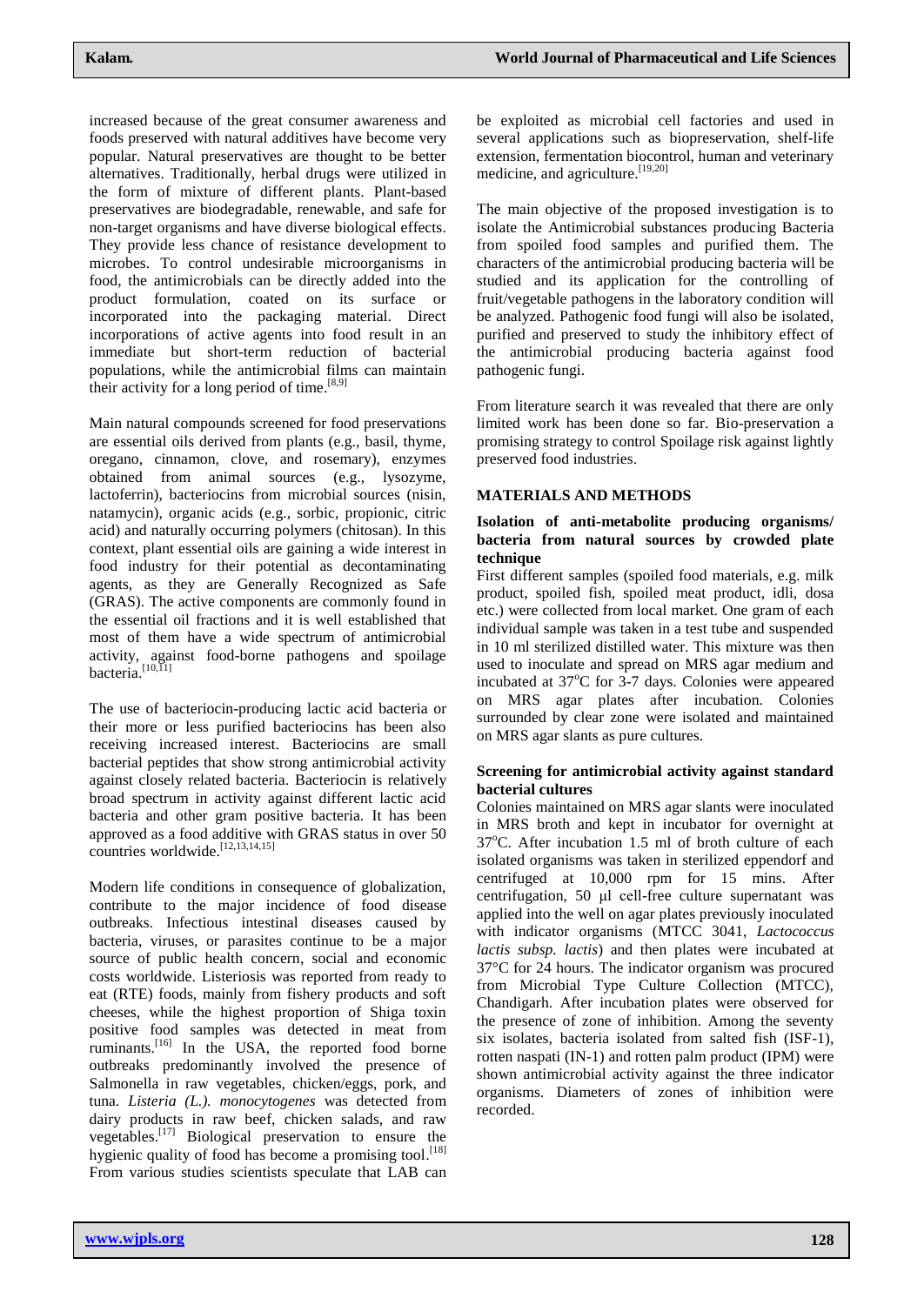#### **Isolation of food spoilage fungi from different spoiled fruits and screening of their sensitivity by well diffusion method**

Rotten vegetable/fruits like Mango (*Mangifera indica*), Lemon (*Citrus limon*), Kundri (Eng. Ivy guard) (*Coccinia grandis*), Pear (*Pyrus*), Bitter guard (*Momordica charantia*) and green potato (*Solanum tuberosum*) were collected from local market. One gram of each individual sample was taken in a test tube and suspended in 10 ml sterilized distilled water. This mixture was then streaked on Czapec-Dox agar plate and incubated at  $37^{\circ}$ C for 3-4 days. Fungi appeared on Czapec-Dox agar plates were then isolated and maintained as pure culture on Czapec-Dox agar slants.

MRS broth medium and Czapek-Dox agar medium were prepared in culture tubes containing 5ml media each. MRS broths were inoculated with the four test isolates and incubated under shaking condition for about 18 hours at 37°C. The supernatant of each sample was then collected by centrifugation at 10000 rpm for 10 min. Six Czapek-Dox agar plates were prepared and six fungal cultures were inoculated on six different plates. Four wells were made on each Czapek-Dox agar plate and filled with 50 ul supernatant of the four isolates. Then the plates were incubated at  $37^{\circ}$ C for 3 to 5 days. Observations were made and the effects of the supernatants on the spoilage organisms were recorded.

#### **Morphological and biochemical characterization of ISF-1**

For determination of growth curve, ISF-1 was inoculated in 100 ml MRS broth medium and incubated in a rotary shaker at 37°C. At 1 hour intervals, the absorbance of the culture was monitored in a colorimeter at 540 nm.

# **RESULTS AND DISCUSSION**

#### **Morphological, physiological and biochemical characters of ISF-1**

Growth curve of ISF-1 (Fig-1) showed that it has a lag phase between 0-4 hours, log phase between 4-11 hours, exponential phase between 11-18 hours and death phase starts after 18 hours. Growth curve of IN-1 (Fig-2) showed that it has a lag phase between 0-4 hours, log phase between 4-10 hours, exponential phase between 10-16 hours and death phase starts after 16 hours. By 16S rRNA sequencing analysis isolate ISF-1 was identified as *Bacillus methylotropicus* (Identified from IMTECH Chandigarh).

#### **Screening for antimicrobial activity against standard bacterial cultures and against fungi isolated from spoiled fruits**

A total of twenty six morphologically different bacterial colonies were selected by crowded plate technique from different food samples and made pure culture. Each isolated strain was screened for antagonistic activity against standard bacterial cultures by paper disc method. Of those isolated bacteria only ISF-1, IN-1 and IPM-1 shown antimicrobial activity against standard bacterial cultures (MTCC 3041)(Pic-1).



**Pic. 1: Anti-microbial activity of 14 hours grown culture of ISF-1, IN-1 and IPM against MTCC 3041(**  *Lactococcus lactis subsp. lactis.*



**Pic. 2: Morphological structure after 12 hrs. of growth (A) and after 18 hrs (B).**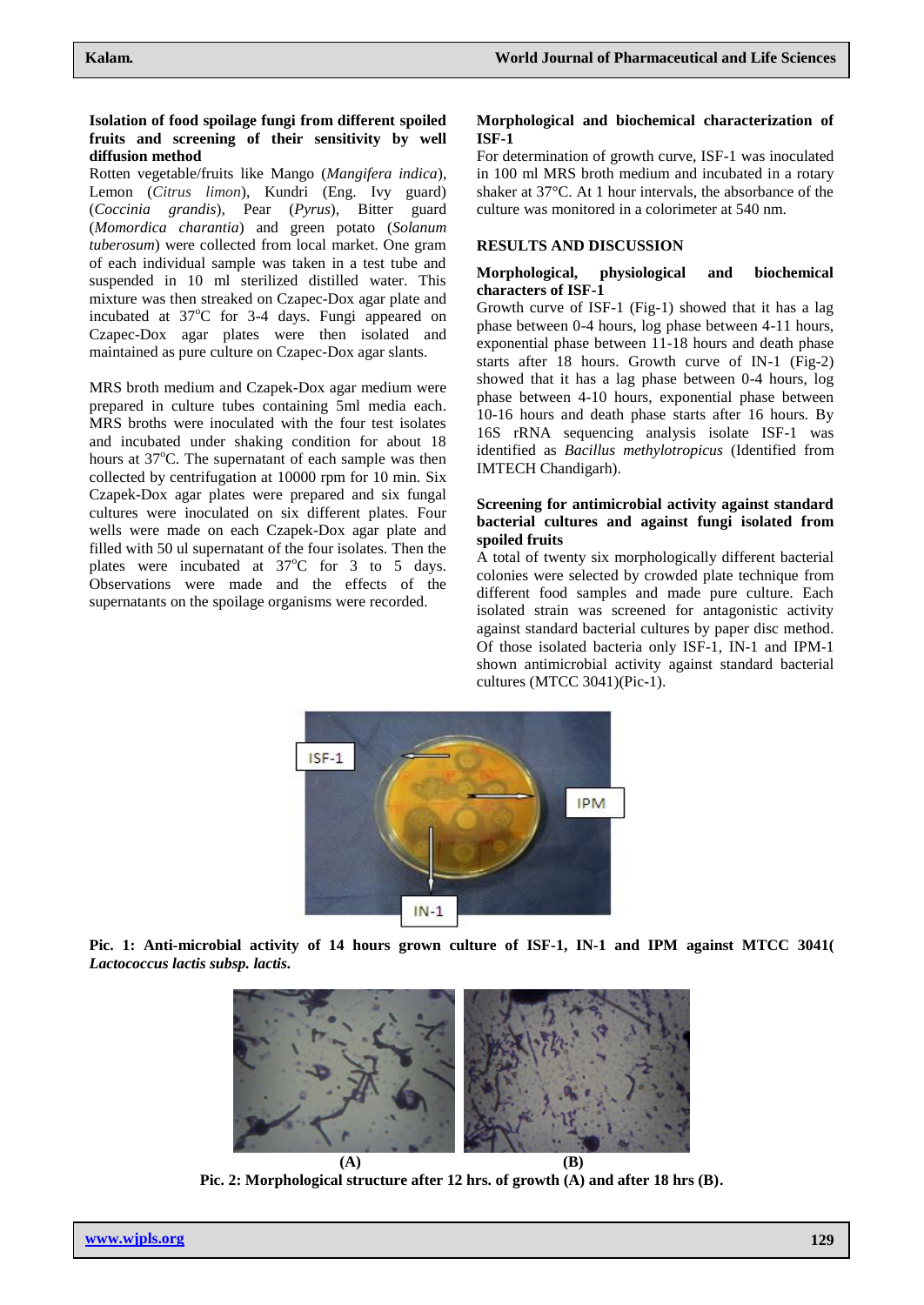Morphological and biochemical characterization of ISF-1 was performed using 24h old cultures. Gram staining followed by microscopic observation showed that ISF-I is gram positive rod shaped bacteria that exist in chains (pic-2).

From the result it was observed that ISF-1 and IN-1 were able to grow at  $30^{\circ}$ C,  $37^{\circ}$ C and  $45^{\circ}$ C but they grown maximally at  $37^{\circ}$ C and they are unable to grow at  $4^{\circ}$ C and  $10^{\circ}$ C. In case of pH tolerance ISF-1 and IN-1 were able to grow only at  $P^H$ -7 and unable to grow at  $P^H$ -3,  $P^H$ -5 and  $P^{H}$ -9. Isolates were also tested for their ability to use different sugars as their sole carbon source by growing the isolates in MRS broth containing different sugars (Maltose, Inositol, Trehalose, Dextrose, Galactose, Fructose, Cellobiose, Rhamnose, Lactose, Sucrose and Mannitol). It was found that ISF-1 was able to utilize all the sugars except cellobiose and IN-1 was able to utilize all the sugars except cellobiose and mannitol.

Fungi isolated from rotten vegetable/fruits like Mango (*Mangifera indica*), Lemon (*Citrus limon*), Kundri (Eng. Ivy guard) (*Coccinia grandis*), Pear (*Pyrus*), Bitter guard (*Momordica charantia*) and green potato ( *Solanum tuberosum*) Among the three isolates IN-1 shown maximum anti-microbial activity against the fungi isolated from rotten fruits. Inhibition zone ranges between  $1.8 - 2.5$  cm for ISF-1,  $2.4 - 3.6$  cm for IPM-1, 2.1 – 2.7 cm for IN and 1.8 – 2.1 cm for *Lactobacillus* 

*plantarum* (MTCC 3089, indicator organism) were observed (Table 1 and Pic-3).



**Figure 1: Growth curve of ISF-1.**



**Table 1: The clear zones surrounding the wells (the zone of inhibition) were observed and the results were recorded.**

| <b>Serial</b> | Source of spoilage | Supernatant              | Presence of zone         | <b>Diameter of zone</b> |
|---------------|--------------------|--------------------------|--------------------------|-------------------------|
| No.           | fungi              | of the Isolates          | of inhibition            | of inhibition in cm     |
| А.            | Mango              | ISF-I                    | $^{+}$                   | 2.3                     |
|               |                    | <b>IPM</b>               | $+$                      | 2.7                     |
|               |                    | IN                       | $+$                      | 2.6                     |
|               |                    | 3089                     | $^{+}$                   | 2.0                     |
| Β.            | Lemon              | ISF-I                    | $^{+}$                   | 2.1                     |
|               |                    | <b>IPM</b>               | $^{+}$                   | 2.8                     |
|               |                    | IN                       | $^{+}$                   | 2.5                     |
|               |                    | 3089                     | $^{+}$                   | 2.1                     |
| C.            | Kundri             | ISF-I                    | $+$                      | 2.1                     |
|               |                    | <b>IPM</b>               | $^{+}$                   | 3.0                     |
|               |                    | <b>IN</b>                | $^{+}$                   | 2.6                     |
|               |                    | 3089                     | $^{+}$                   | 1.8                     |
| D.            | Pear               | ISF-I                    | $+$                      | 2.5                     |
|               |                    | <b>IPM</b>               | $^{+}$                   | 3.6                     |
|               |                    | $\ensuremath{\text{IN}}$ | $^{+}$                   | 2.7                     |
|               |                    | 3089                     | $^{+}$                   | 2.1                     |
| Ε.            | Bittergurd         | ISF-I                    | $^{+}$                   | 2.0                     |
|               |                    | <b>IPM</b>               | $+$                      | 2.1                     |
|               |                    | IN                       | $^{+}$                   | 2.3                     |
|               |                    | 3089                     | $\overline{\phantom{m}}$ | $\overline{a}$          |
| F.            | Green potato       | ISF-I                    | $^{+}$                   | 1.8                     |
|               |                    | <b>IPM</b>               | $^{+}$                   | 2.4                     |
|               |                    | IN                       | $^{+}$                   | 2.1                     |
|               |                    | 3089                     | $\blacksquare$           | 1.8                     |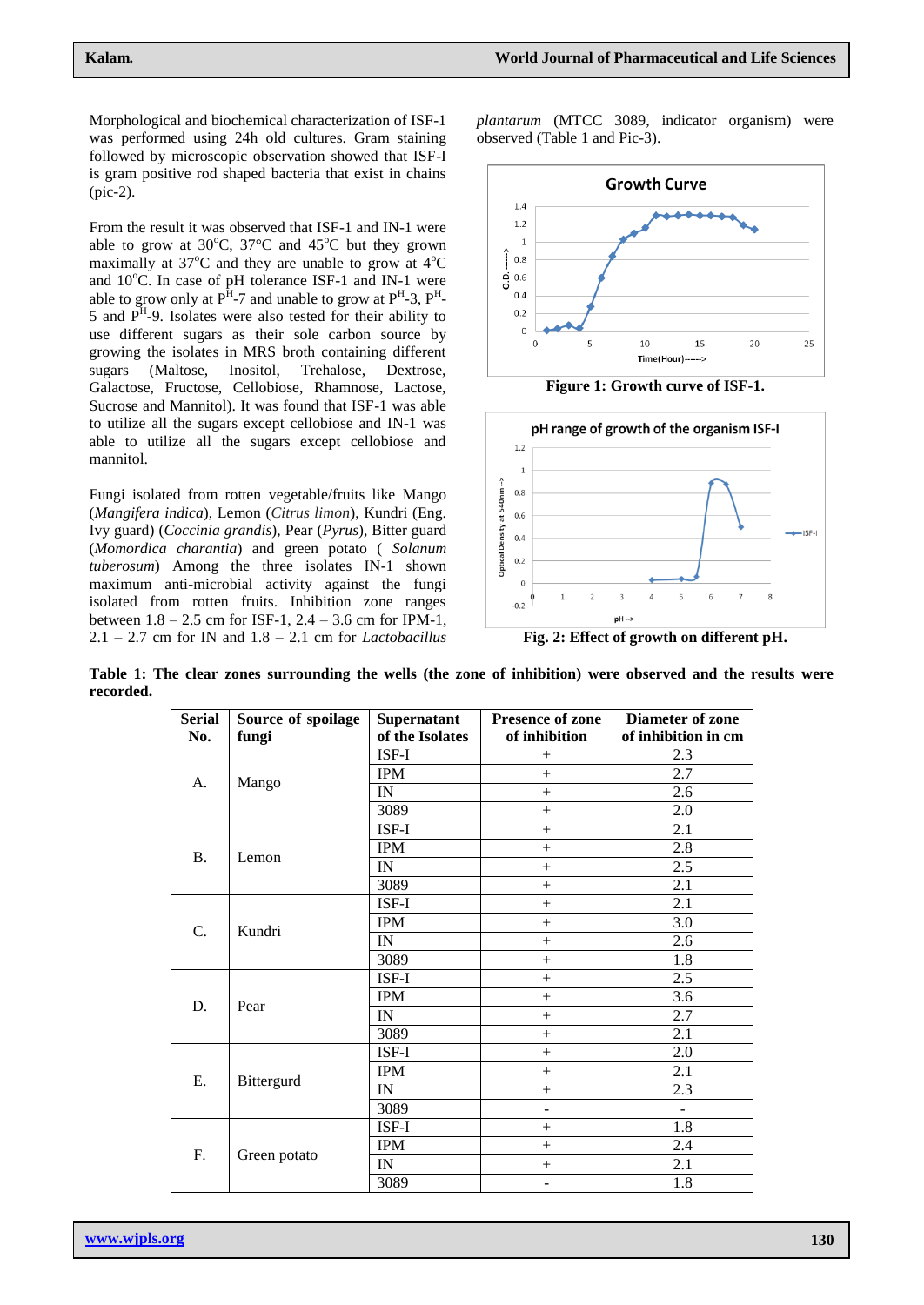

**Pic. 3: Inhibition zone observed in the plates containing different pathogenic fungus culture, A = Mango: B = Lemon: C = Kundri: D = Pear: E = Bitter Guard: F = Green Potato.**

# **CONCLUSION**

Microorganisms specially Lactic acid bacteria have a long history of application in fermented foods because of their beneficial influence on nutritional, organoleptic, and shelf-life characteristics. They cause rapid acidification of the raw material through the production of antimicrobial substances which causes the preservation of the nutritional qualities of the raw material through extended shelf life and the inhibition of spoilage and pathogenic bacteria. Several food-grade lactic acid bacteria, used in food fermentation, are known to have these antimicrobial properties. They provide safety and shelf-stability to the fermented foods.

In the present investigation it was observed that the isolate ISF, IPM and IN can inhibit the growth of the pathogenic fungi isolated from raw vegetables. The supernatant of isolate ISF-I, IN-1 and IPM-1 after 18 hours of growth produced clear zone of inhibition against spoilage fungi isolated from Kundri (Eng. Ivy guard) (*Coccinia grandis*), Pear (*Pyrus*), Bitter guard (*Momordica charantia*) and green potato (*Solanum tuberosum*) The range of inhibition zone diameter is between 1.8-3.6 cm. Morphological, physiological and biochemical characters of ISF-1 was studied and recorded. By 16S rRNA sequencing analysis isolate ISF-1 was identified as *Bacillus methylotropicus* (Identified from IMTECH Chandigarh). There is no such report of the antimicrobial activity of *Bacillus methylotropicus.*